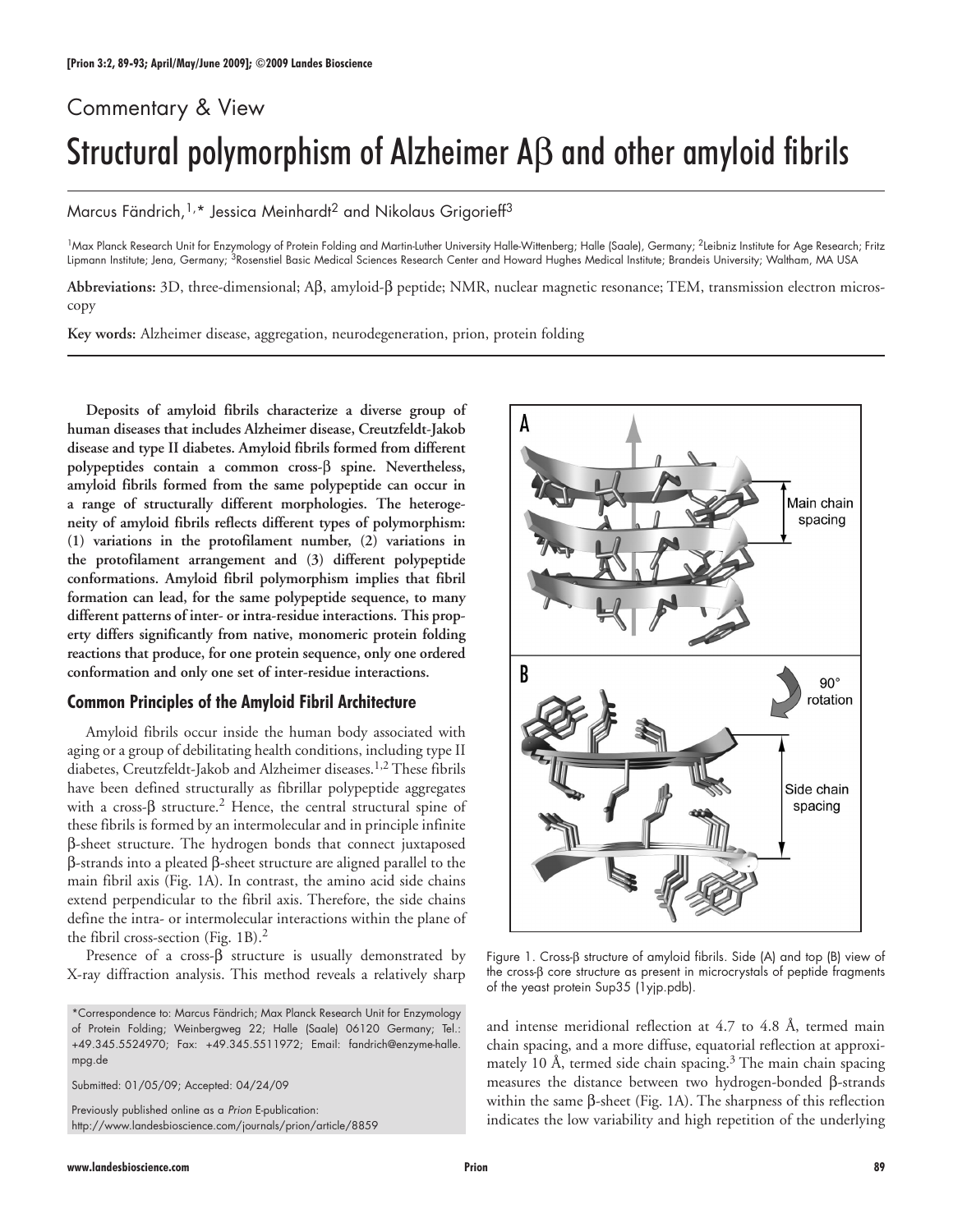molecular unit along the fibril axis. Its conservation for fibrils formed from different polypeptide sequences reflects the fact that all amyloid fibrils encompass the polypeptide main chain in the same basic molecular arrangement.

In contrast, the side chain spacing was shown to vary significantly for different amyloid fibrils.<sup>4</sup> Spacings between 8.8 and 14.6 Å were observed. This spacing measures the packing distance between two juxtaposed β-sheets (Fig. 1B). It depends substantially on the sequence of the amino acid side chains that protrude outward from the cross- $β$  sheets. Hence, this variability reflects the differences of the polypeptide sequences constructing the fibril structure. Taken together, X-ray diffraction shows that the structure of amyloid fibrils is highly conserved along the fibril axis, but variable in the plane of the fibril cross-section.

## **Observation and Biological Relevance of Amyloid Fibril Polymorphism**

The cross-β sheet structure constructs the core of amyloid protofilaments. These protofilaments represent the filamentous substructures of mature fibrils.5,6 The helical twist of the protofilaments can give rise to a discernible overall helicity of the mature amyloid fibril.7-9 Although the basic structural arrangement of the cross-β structure is conserved for different fibrils, there are different possibilities how they can pack into the three-dimensional fibril structure. Such variable protofilament arrangements can give rise to several distinct amyloid fibril morphologies. A $β(1-40)$  peptide, for instance, which forms amyloid fibrils in Alzheimer disease<sup>1</sup> produces a broad variety of differently structured amyloid fibrils in

vitro.8,10 These fibrils can differ in several structural properties, such as the cross-sectional thickness of the fibril or the helical pitch. Both properties are readily observable by measurements of the fibril width and crossover distance in transmission electron microscopy (TEM) images (Fig. 2). Structural polymorphism of amyloid fibrils has been reported for numerous other polypeptide systems, for example calcitonin,<sup>11</sup> amylin,<sup>12</sup> glucagon,<sup>13</sup> the SH3 domain of phosphatidylinositol-3'-kinase,<sup>5,9,13</sup> insulin,<sup>6,14,15</sup> lysozyme9 and various Aβ-derived sequences.7,8,16,17

Structurally polymorphic amyloid fibrils are not only reported for in vitro preparations. Examination of several tissue-extracted amyloid fibrils shows also significant structural polymorphism.<sup>18,19</sup> Structurally different fibrils or ensembles of fibril morphologies are thought to underlie different biological activities, such as different toxicities to neuronal cells<sup>16,20</sup> or deposition patterns in amyloidotic diseases.21 In several cases the conformational specifics of distinct fibril morphologies were propagated to daughter fibrils by template-dependent seeding.16,22,23 Such self-propagating variations of the molecular fibril structure have been suggested to



Figure 2. Polymorphism of Aβ(1-40) fibrils. (A) Schematic representation of an amyloid fibril illustrating the definitions of fibril width and crossover distance. (B) Gallery of negatively stained Aβ(1-40) amyloid fibrils from the same sample.



Figure 3. Structural types of amyloid fibril polymorphism. Schematic representation of different amyloid fibril morphologies that differ in the number, relative orientation or structure of the underlying protofilaments.

represent the structural basis of multiple strains of mammalian prion diseases,  $24,25$  different yeast prion phenotypes  $26,27$  and variable clinical or pathological manifestations of several human amyloid disorders.28,29

# **Definition of Three Structural Types of Amyloid Fibril Polymorphism**

For the purpose of this review, we define three possibilities of how amyloid fibrils can differ in structure (Fig. 3). However, the three types are not mutually exclusive. First, fibrils may consist of a different number of protofilaments. This possibility has been demonstrated by cryo-TEM reconstruction of different insulin fibrils,<sup>6</sup> scanning TEM analysis of A $\beta$ (1-40) fibrils<sup>8,30</sup> or by atomic force microscopy of amyloid fibrils formed from an immunoglobulin light chain domain.<sup>31</sup> Second, fibrils may differ in the relative orientation of their protofilaments. This case was inferred by atomic force microscopy of SH3 domain fibrils<sup>9</sup> or cryo-TEM reconstruction of  $A\beta(1-40)$  fibrils.<sup>10</sup> Third, the fibrils can differ in their protofilament substructure, and therefore, in the conformation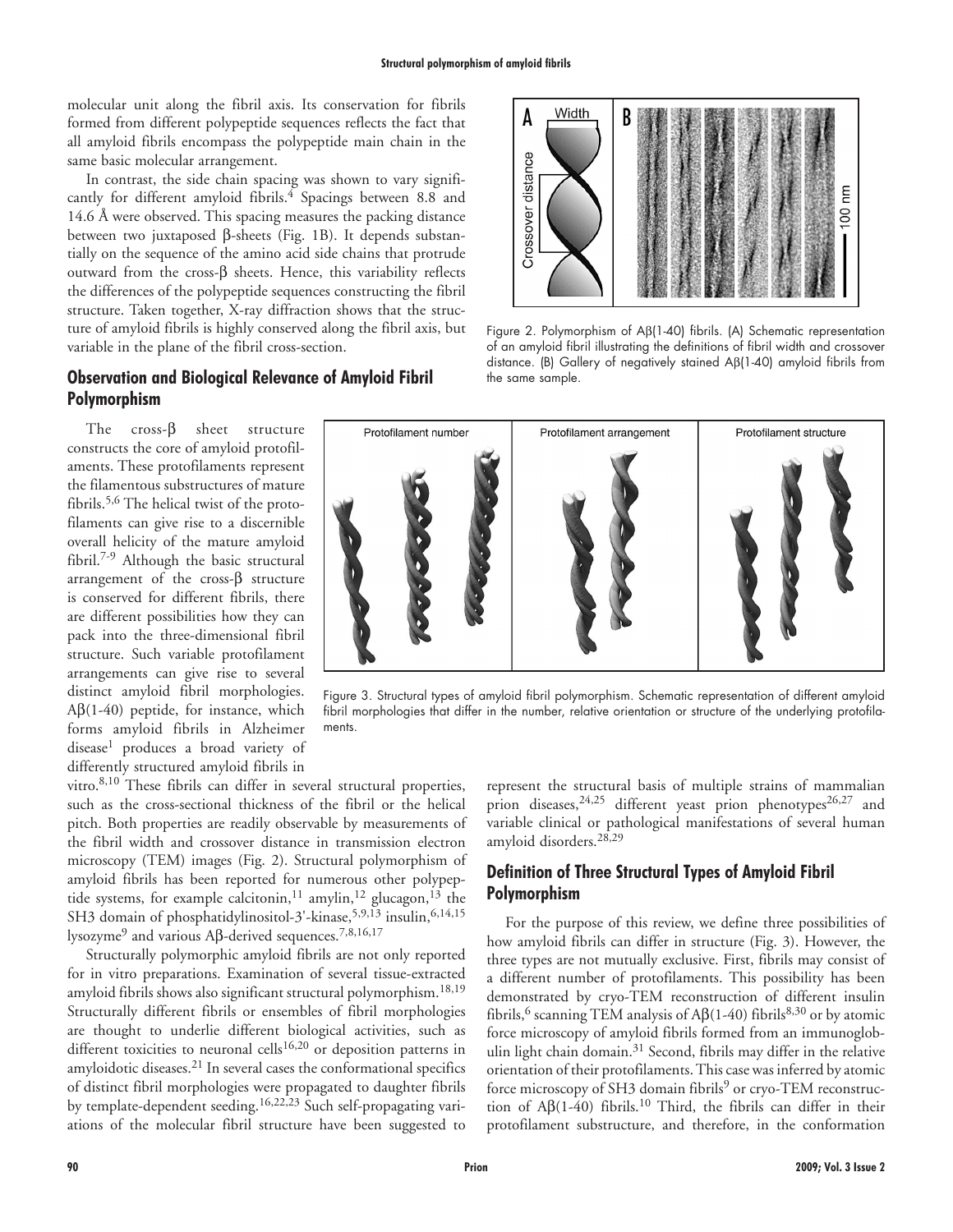

Figure 4. 3D densities of Aβ(1-40) amyloid fibrils. Side (A) and top (B) views of cryo-TEM reconstructions of eleven individual Aβ(1-40) fibrils from the same sample. Image reproduced with permission from Meinhardt et al.10

of the underlying peptides. Examples hereof were provided by solid-state nuclear magnetic resonance (NMR) spectroscopy or hydrogen/deuterium exchange studies of different fibril morphologies from  $A\beta(1-40)$ ,<sup>16</sup>  $\alpha$ -synuclein,<sup>32</sup> prion protein<sup>26,33</sup> and amylin fragments.<sup>34</sup> Solid-state NMR studies demonstrated that different Aβ(1-40) amyloid fibril samples can give rise to different NMR spectra.16 For one sample, NMR analysis provided evidence for a single molecular conformation of the  $\text{A}\beta(1-40)$  peptide, while the other fibril sample evidently contained two structurally different peptide conformations. Moreover, the fibrils in the two samples differ in the precise location of the β-strands along the peptide sequence. While one morphology, termed quiescent fibrils, contains four regions of extended conformation (residues 10–14, 16–22, 30–32 and 34–36), the other morphology, termed agitated fibrils, was reported to encompass continuous β-strand segments at residues 10–22, 30–32 and 34–36. Several other studies also provided evidence for Aβ conformations with variable numbers of β-strands.35-37

## **Molecular Basis of Different Amyloid Fibril Morphologies**

The physico-chemical environment substantially influences the fibril morphologies that are stabilized by a given polypeptide chain. The fibril morphology is determined by environmental factors, such as pH value, temperature, agitation, salts or other

co-solutes.13,16,26,38-40 Furthermore, certain fibril morphologies can arise by seeding and extension of appropriate structural templates.41 However, even under the same conditions and within the same sample substantial variations of the fibril morphology may exist. Hence, a specific physico-chemical environment does not necessarily lead to a single fibril morphology. In some cases, it rather favors a specific ensemble of fibril structures. This was demonstrated recently for samples of Aβ(1-40) fibrils in the presence of different salts.40 Salts tend to stabilize fibrils with a smaller width, but fibril heterogeneity was observed in fibril samples with and without salts.

Analysis of the structural diversity of an  $\text{AB}(1-40)$  fibril sample revealed that the individual fibrils could not be classified readily into few, clearly distinct subpopulations.10 Instead, the fibrils formed a morphologic spectrum where structural properties, such as fibril twist or width, vary almost continuously. This result was obtained consistently both by negative stain TEM analysis (Fig. 2) and by structural reconstruction of individual fibrils from cryo-TEM images (Fig. 4). Certain fibril structures, such as fibrils 1, 5 and 11 in Figure 4, possess clearly distinct morphologies. However, these three fibrils represent only certain regions within the entire spectrum of fibril structures, and many intermediate types of fibril structures exist as well. This spectrum of fibrils somewhat resembles the case of an optical spectrum. The latter encompasses also distinctive regions that are commonly termed yellow, red or blue but which are connected by several intermediate colors, altogether constructing the entire spectrum.

Further studies with other polypeptide systems need to establish the possible general relevance of these observations. However, two main questions arise from the present findings. How can specific fibril morphologies be classified? For example, which of the fibrils shown in Figure 4 belong to the same morphology and why? Unfortunately, answering this question may have to await structural resolution of different fibrils at atomic detail. Second, why is a given polypeptide chain, such as  $\text{A}\beta(1-40)$ , able to adopt so many different fibril structures? The formation of fibril structures with different patterns of interatomic interactions appears to be an intrinsic property of the peptide.

Several studies have shown that the cross-β core structure is formed by only a small proportion of a polypeptide chain, such as  $\text{A}\beta(1-40)$ . The regions forming the β-sheet structure have been identified by various techniques, including peptide fragment analysis, solid-state NMR spectroscopy, hydrogen/deuterium exchange, mutagenesis and proteolysis.35,37,42-44 These studies report slightly different sequence regions of the  $A\beta(1-40)$  peptide to be involved in the cross-β core structure. Moreover, the same sequence segments may interact in different ways with each other. This possibility has been demonstrated most clearly for peptide microcrystals that encompass a cross- $\beta$  structure.<sup>45</sup> For example, the peptide fragment NNQQ from Sup35 protein can pack in at least two different manners to form a cross-β structure (Fig. 5A and B). A similar observation was made for microcrystals formed from Aβ(35-40) peptide under different incubation conditions (Fig. 5C and D). Since the structure of amyloid fibrils is highly conserved along the fibril axis (see above) these variations inevitably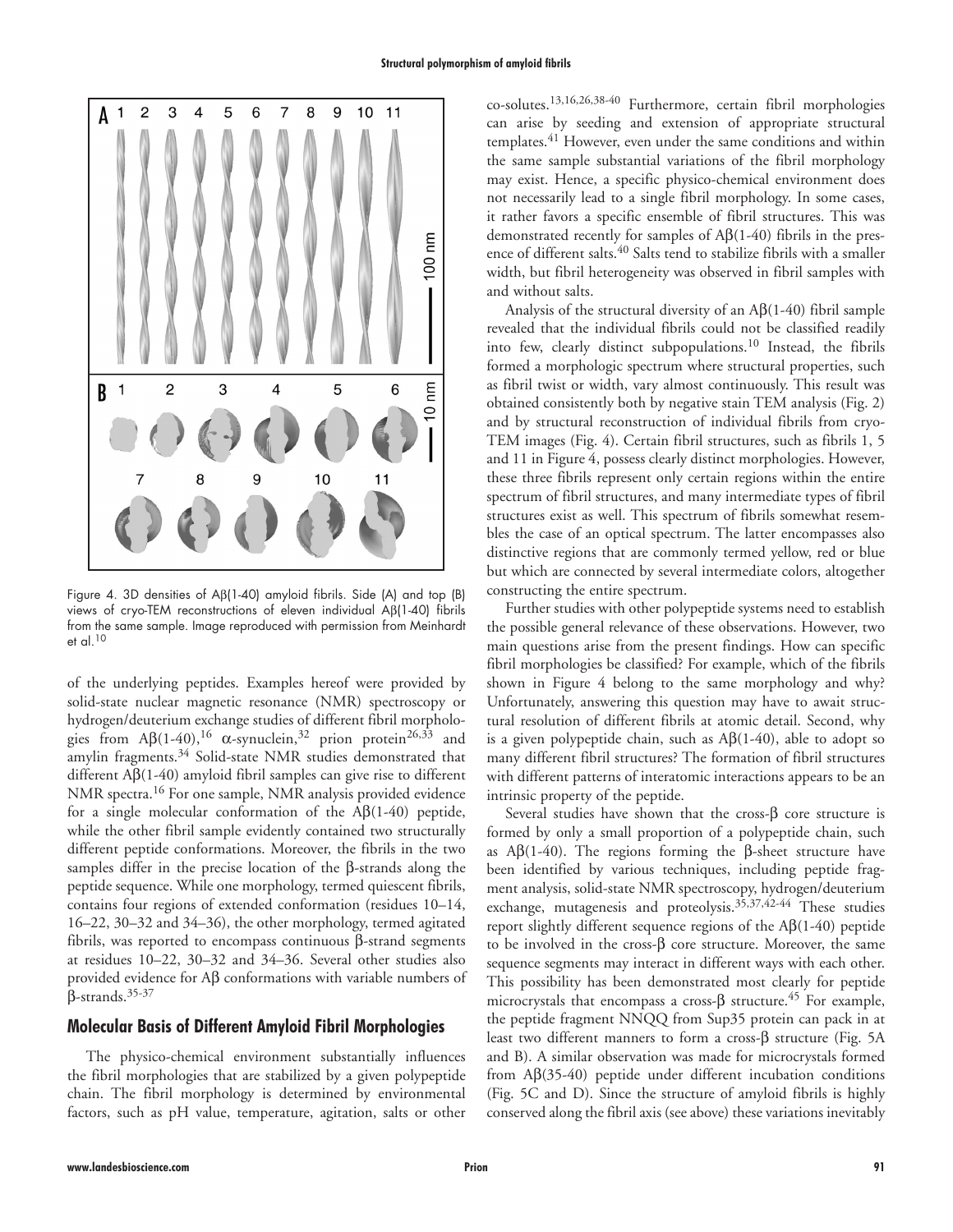involve different interactions in the plane of the fibril cross-section and, therefore, different pairings of the amino acid side chains.

The structural heterogeneity and polymorphism of amyloid fibrils represents an important difference from the natively folded protein structure. In native protein folding reactions, a given polypeptide chain always folds up into the same 3D conformation.<sup>46,47</sup> Therefore, all natively folded molecules of the same protein sequence share the same inter-residue contacts. Amyloid formation differs from this scenario as the same polypeptide sequence can assume multiple conformationally stable states that are defined by very different inter-residue contacts. These conclusions are in accord with concepts that describe amyloid fibrils as a generic conformational state<sup>48,49</sup> or a 'polymer-state' of the polypeptide chain.4,50,51 Their nature as organic polymers enables polypeptide chains to form structural states for which sequence specificity is less important than for native protein folding reactions, thus leading to amyloid fibril polymorphism.4,50 More specific explanations of the structural diversity of Aβ(1-40) or other amyloid fibrils, however, need to await structural elucidation of these states at atomic or near-atomic resolutions.

#### **Acknowledgements**

The authors thank Carsten Sachse for providing Figure 3. M.F. is supported by grants from BMBF (BioFuture) as well as DFG (SFB 610). J.M. was supported by a grant from the Studienstiftung des deutschen Volkes. N.G. gratefully acknowledges financial support from the National Institutes of Health, grant 1 P01 GM-62580.

#### **References**

- 1. Chiti F, Dobson CM. Protein misfolding, functional amyloid and human disease. Annu Rev Biochem 2006; 75:333-66.
- 2. Fändrich M. On the structural definition of amyloid fibrils and other polypeptide aggregates. Cell Mol Life Sci 2007; 64:2066-78.
- 3. Sunde M, Serpell LC, Bartlam M, Fraser PE, Pepys MB, Blake CC. Common core structure of amyloid fibrils by synchrotron X-ray diffraction. J Mol Biol 1997; 273:729-39.
- 4. Fändrich M, Dobson CM. The behaviour of polyamino acids reveals an inverse side chain effect in amyloid structure formation. EMBO J 2002; 21:5682-90.
- 5. Jimenez JL, Guijarro JI, Orlova E, Zurdo J, Dobson CM, Sunde M, et al. Cryo-electron microscopy structure of an SH3 amyloid fibril and model of the molecular packing. EMBO J 1999; 18:815-21.
- 6. Jimenez JL, Nettleton EJ, Bouchard M, Robinson CV, Dobson CM, Saibil HR. The protofilament structure of insulin amyloid fibrils. Proc Natl Acad Sci USA 2002; 99:9196-201.
- 7. Harper JD, Lieber CM, Lansbury PT Jr. Atomic force microscopic imaging of seeded fibril formation and fibril branching by the Alzheimer's disease amyloid-β protein. Chem Biol 1997; 4:951-9.
- 8. Goldsbury CS, Wirtz S, Müller SA, Sunderji S, Wicki P, Aebi U, et al. Studies on the in vitro assembly of Aβ 1–40: implications for the search for Aβ fibril formation inhibitors. J Struct Biol 2000; 130:217-31.
- 9. Chamberlain AK, MacPhee CE, Zurdo J, Morozova-Roche LA, Hill HA, Dobson CM, et al. Ultrastructural organization of amyloid fibrils by atomic force microscopy. Biophys J 2000; 79:3282-93.
- 10. Meinhardt J, Sachse C, Hortschansky P, Grigorieff N, Fändrich M. Aβ(1-40) fibril polymorphism implies diverse interaction patterns in amyloid fibrils. J Mol Biol 2009; 386:869-77.
- 11. Bauer HH, Aebi U, Häner M, Hermann R, Müller M, Merkle HP. Architecture and polymorphism of fibrillar supramolecular assemblies produced by in vitro aggregation of human calcitonin. J Struct Biol 1995; 115:1-15.
- 12. Goldsbury CS, Cooper GJ, Goldie KN, Müller SA, Saafi EL, Gruijters WTM, et al. Polymorphic fibrillar assembly of human amylin. J Struct Biol 1997; 119:17-27.
- 13. Pedersen JS, Dikov D, Flink JL, Hjuler HA, Christiansen G, Otzen DE. The changing face of glucagon fibrillation: structural polymorphism and conformational imprinting. J Mol Biol 2006; 355:501-23.



Figure 5. Polymorphism of amyloid-like microcrystals. (A and B) Two different crystal structures of NNQQ peptide, showing either a face-to-back (A, 2onx.pdb) or a face-to-face arrangement (B, 2olx.pdb). (C and D) Two different crystal structures of the Aβ(35-40) fragment, showing different conformations and arrangements of the peptides (2ona.pdb, 2okz.pdb).

- 14. Bouchard M, Zurdo J, Nettleton EJ, Dobson CM, Robinson CV. Formation of insulin amyloid fibrils followed by FTIR simultaneously with CD and electron microscopy. Protein Sci 2000; 9:1960-7.
- 15. Dzwolak W, Smirnovas V, Jansen R, Winter R. Insulin forms amyloid in a straindependent manner: an FT-IR spectroscopic study. Protein Sci 2004; 13:1927-32.
- 16. Petkova AT, Leapman RD, Guo Z, Yau WM, Mattson MP, Tycko R. Self-propagating, molecular-level polymorphism in Alzheimer's β-amyloid fibrils. Science 2005; 307:262-5.
- 17. Malinchik SB, Inouye H, Szumowski KE, Kirschner DA. Structural analysis of Alzheimer's β(1-40) amyloid: protofilament assembly of tubular fibrils. Biophys J 1998; 74:537-45.
- 18. Jimenez JL, Tennent G, Pepys M, Saibil HR. Structural diversity of ex vivo amyloid fibrils studied by cryo-electron microscopy. J Mol Biol 2001; 311:241-7.
- 19. Crowther RA, Goedert M. Abnormal tau-containing filaments in neurodegenerative diseases. J Struct Biol 2000; 130:271-9.
- 20. Seilheimer B, Bohrmann B, Bondolfi L, Müller F, Stüber D, Döbeli H. The toxicity of the Alzheimer's β-amyloid peptide correlates with a distinct fiber morphology. J Struct Biol 1997; 119:59-71.
- 21. Meyer-Luehmann M, Coomaraswamy J, Bolmont T, Kaeser S, Schaefer C, Kilger E, et al. Exogenous induction of cerebral beta-amyloidogenesis is governed by agent and host. Science 2006; 313:1781-4.
- 22. Diaz-Avalos R, King CY, Wall J, Simon M, Caspar DL. Strain-specific morphologies of yeast prion amyloid fibrils. Proc Natl Acad Sci USA 2005; 102:10165-70.
- 23. Yamaguchi K, Takahashi S, Kawai T, Naiki H, Goto Y. Seeding-dependent propagation and maturation of amyloid fibril conformation. J Mol Biol 2005; 352:952-60.
- 24. Telling GC, Parchi P, DeArmond SJ, Cortelli P, Montagna P, Gabizon R, et al. Evidence for the conformation of the pathologic isoform of the prion protein enciphering and propagating prion diversity. Science 1996; 274:2079-82.
- 25. Bessen RA, Kocisko DA, Raymond GJ, Nandan S, Lansbury PT, Caughey B. Nongenetic propagation of strain-specific properties of scrapie prion protein. Nature 1995; 375:698-700.
- 26. Toyama BH, Kelly MJ, Gross JD, Weissman JS. The structural basis of yeast prion strain variants. Nature 2007; 449:233-7.
- 27. Wickner RB, Edskes HK, Shewmaker F, Nakayashiki T. Prions of fungi: inherited structures and biological roles. Nat Rev Microbiol 2007; 5:611-8.
- 28. Cohen DL, Hedera P, Premkumar DR, Friedland RP, Kalaria RN. Amyloid-beta protein angiopathies masquerading as Alzheimer's disease? Ann N Y Acad Sci 1997; 826:390-5.
- 29. Ikeda S, Yanagisawa N. Variable clinical manifestations of familial amyloid polyneuropathy and living related liver transplantation. Rinsho Shinkeigaku 1995; 35:1433-5.
- 30. Goldsbury C, Frey P, Olivieri V, Aebi U, Müller SA. Multiple assembly pathways underlie amyloid-β fibril polymorphisms. J Mol Biol 2005; 352:282-98.
- 31. Ionescu-Zanetti C, Khurana R, Gillespie JR, Petrick JS, Trabachino LC, Minert LJ, et al. Monitoring the assembly of Ig light-chain amyloid fibrils by atomic force microscopy. Proc Natl Acad Sci USA 1999; 96:13175-9.